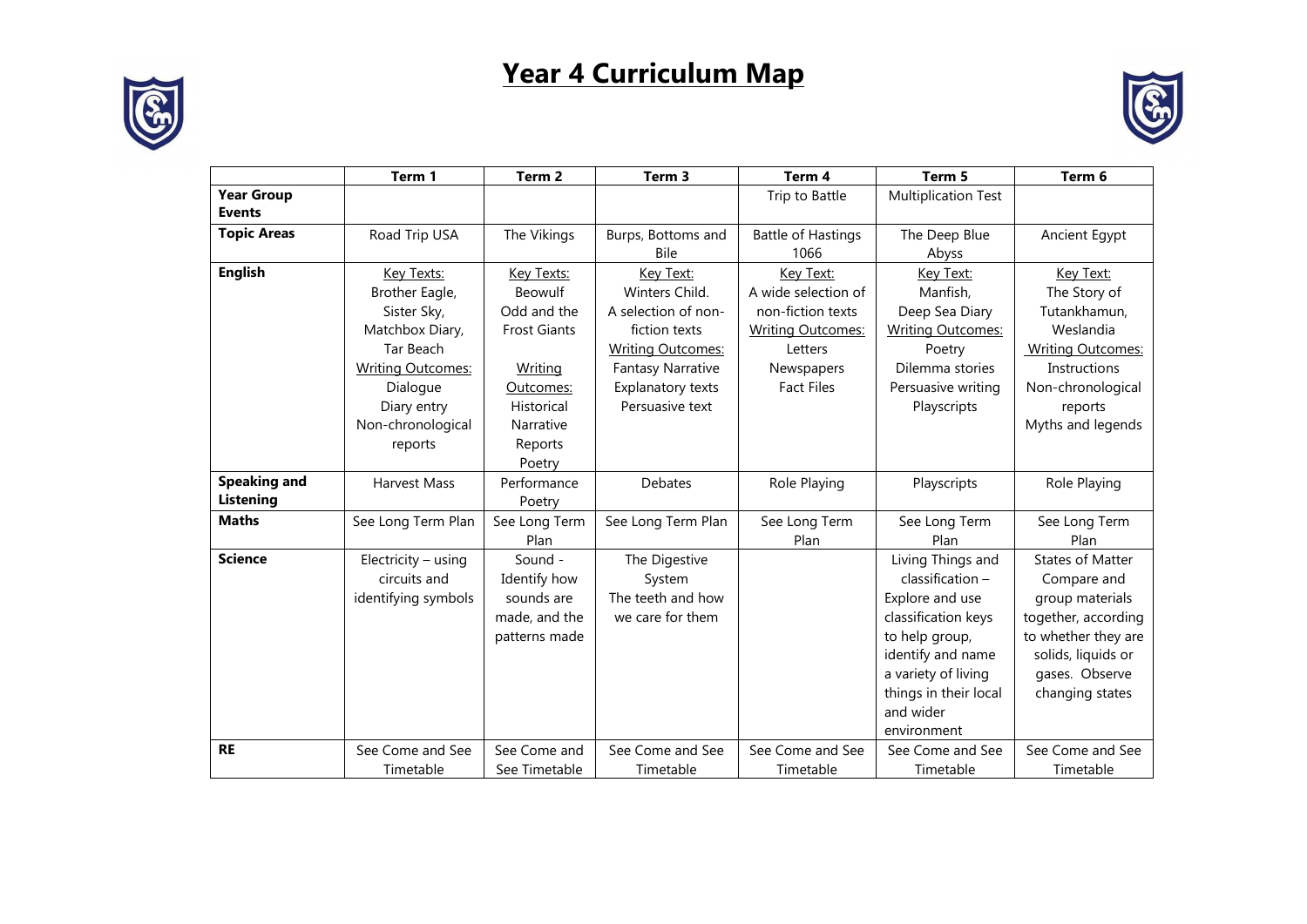

## **Year 4 Curriculum Map**



| <b>Computing</b> | Designing and       | Use logical     | E-safety | Select, use and      | Understand          | Design, write and |
|------------------|---------------------|-----------------|----------|----------------------|---------------------|-------------------|
|                  | debugging           | reasoning to    |          | combine a variety    | computer            | debug programs    |
|                  | programs            | explain how     |          | of software          | networks, including | that accomplish   |
|                  |                     | simple          |          | (including internet  | the internet and    | specific goals    |
|                  |                     | algorithms      |          | services) on a       | how they can        |                   |
|                  |                     | work            |          | range of digital     | provide multiple    |                   |
|                  |                     |                 |          | devices to design    | services            |                   |
|                  |                     |                 |          | and create a range   |                     |                   |
|                  |                     |                 |          | of programs          |                     |                   |
| <b>History</b>   |                     | The Viking and  |          | Britain's settlement |                     | A depth study of  |
|                  |                     | Anglo-Saxon     |          | by the Anglo-        |                     | Ancient Egypt     |
|                  |                     | struggle for    |          | Saxons and Scots     |                     |                   |
|                  |                     | the Kingdom     |          |                      |                     |                   |
|                  |                     | of England      |          |                      |                     |                   |
| Geography        | Locating countries, |                 |          | Locating and         | Use of maps to      |                   |
|                  | using maps to       |                 |          | identifying          | locate countries    |                   |
|                  | focus on North      |                 |          | countries and cities | and a focus on key  |                   |
|                  | America.            |                 |          | of the UK and their  | physical            |                   |
|                  | Physical and human  |                 |          | regions, thinking    | characteristics     |                   |
|                  | geography           |                 |          | about how the land   |                     |                   |
|                  | countries and       |                 |          | may have changed     |                     |                   |
|                  | major cities        |                 |          | over time.           |                     |                   |
|                  |                     |                 |          | Use of maps,         |                     |                   |
|                  |                     |                 |          | atlases and          |                     |                   |
|                  |                     |                 |          | compasses to         |                     |                   |
|                  |                     |                 |          | locate               |                     |                   |
|                  |                     |                 |          | geographical         |                     |                   |
|                  |                     |                 |          | features.            |                     |                   |
| Art              |                     | Sculpture -     |          | Drawing - Explore    | Painting - Create   |                   |
|                  |                     | create a Viking |          | relationships        | an underwater       |                   |
|                  |                     | long boat       |          | between line and     | mural using         |                   |
|                  |                     |                 |          | tone, pattern        | different           |                   |